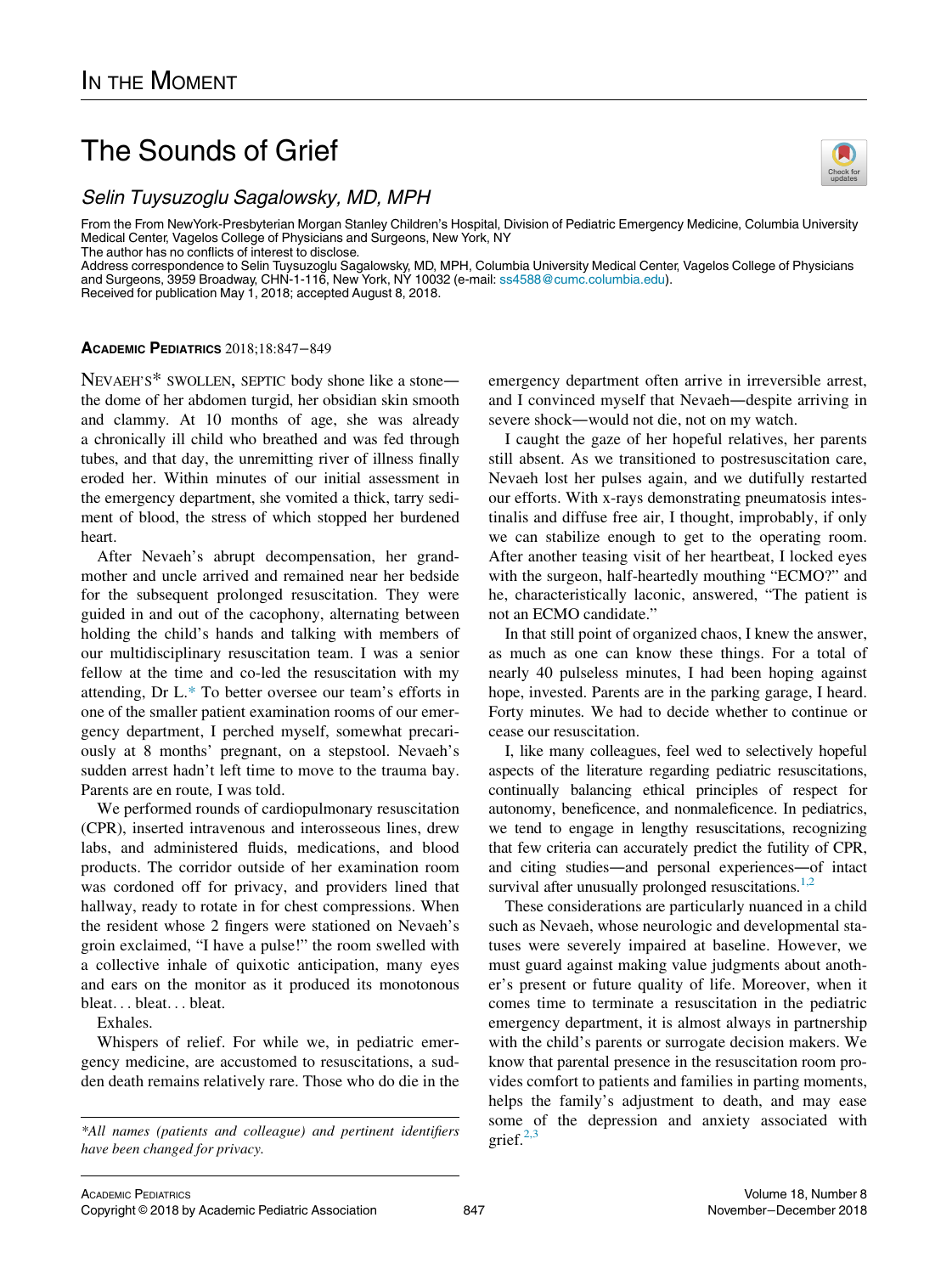In considering our ethical duties to Nevaeh, Dr L and I found ourselves weighing the maleficence of continued CPR—how harmful would another two, or five, or seven, minutes be? —against the beneficence not only to the patient but also to her parents. Our "best interest test" was not just, "What would Nevaeh choose for herself, if she were competent?" but "Would a competent patient prolong CPR to benefit the grieving process of her family?"

Of course, in real time, these were not strictly academic deliberations; they were imprecise shadows of our thoughts, tainted by my more immediate, selfish desire to show her parents the sweat, hope, and love we put into bringing their baby back, for them to know we didn't just give up on her without a fight. The moral ambiguity of our situation was reflected in the ranks of our resuscitation team, with some members ready—and others unwilling to cease CPR. I was still on the stepstool and felt heavily the great burden and privilege of my position.

We kept going.

I imagine that just as Nevaeh's heart restarted its sullen rhythm, again, for the third time, her parents must have been hurriedly turning off the ignition of their parked car. Dr L and I agreed on a time limit for the resuscitation, should there be another round. Our team had just enough time to clean Nevaeh's room, adjust her lines, tubes, and drips, and place her small, cleaned body peacefully at the center of the large bed, waiting. Waiting for her parents, for transport to the pediatric intensive care unit, for the body's final decision of life versus death. It was all very serene.

Until it wasn't.

What is the sound the parent of a dying child makes?

It is a sound I know too well and should have expected. But didn't. It is not a sound, exactly, but a primitive, soulful emission, simultaneously high-pitched and guttural, originating from the deep and recessed forests of the limbic cortex. It is a sound that sometimes reverberates in my skull at night, keeping me from sleep, as I blink away invasive thoughts of being on the other side of the trauma bay doors, being the parent; hearing those sliding doors creak open and closed, open and closed.

What sound would I make? What would I do? Would I collapse to the floor in suicidal agony, like the father of Aiden,\* the 8-year-old patient with terminal brain cancer who was receiving hospice care but came in because his family could not manage his suffering at home? A father, who, just 3 months before, had lost his wife to the same pernicious disease, and in front of our trauma bay doors open and closed, open and closed—lost his will to live?

Would I freeze in catatonic shock, waxy and dull, like a marionette, my impenetrable grief building up to puppeteer me in the aftermath? Like the mother of Taylor,\* a 17-year-old patient who was, inexplicably, shot in the chest while waiting in line at a movie theater?

As for Nevaeh's parents, they stormed into the emergency department, howling.

"My baby! What did they do to my baby??! Is she dead?" screamed her father—all 6'6" and 300 pounds of him—as he tore along down the hallways, pushing over the makeshift barricades and punching the walls. To say I wasn't afraid would be a lie. But I was also ashamed of my fear in the face of parental grief. When he entered Nevaeh's room, he hurled a chair against the sink, which skidded a few feet from me. "They are killing my baby. Mother f\*\*\*kers, she's just a baby, my baby, my baby! No. No. No. What happened to my baby?!"

Nevaeh's mother, a few feet behind her towering husband, made The Sound. And then collapsed to the ground, unconscious.

Our security guards ushered me out of the room, Dr L and the nurses tended to Nevaeh's stirring mother, and the small body at the center of it all kept holding on, bleat... bleat... bleat... When I tried to re-enter, the security guards insisted that my gravid state made me more vulnerable around a potentially violent parent, and Dr L took over communications. After juice and a few minutes of sitting, I placed my hands on my swollen abdomen and felt the reassuring flutter of small limbs, a life preparing its entry. The irony was not lost on me.

The team was in the room—guards an arm's reach away—with the challenging task of explaining that Nevaeh was not yet dead, but that her heart had already stopped 3 times, and we didn't expect it to continue beating much longer, even with all the medications. I couldn't discern Dr L's exact words from the door but heard the unmistakable tone—earnest, kind, forlorn—of her explanation. When it was met with more anger and screams, our guards—veritable psychologists of their own right walked the father to a private section of the emergency department, where he could bellow and swat freely, releasing his rage.

Nevaeh's mother stayed in the room, looking alienated as she awaited the inevitable. When Nevaeh's heart stopped again, we were prepared. We resumed our positions like actors on a stage—places, everyone!—and went through the rehearsed round of motions—compressions, medications, pulse check. Her mother and father howled in the room, begging us to do what we could. After a while, I overheard Nevaeh's grandmother talking to her own daughter, "Baby, they've been doing this all night. They've worked so hard, and brought her back so many times. Her poor body is tired of fighting." Her uncle nodded in agreement. For the first time, Nevaeh's parents were quiet. Dr L was at their side, holding mom's shoulders—"all we can do," "too sick," "so sorry"—pieces of the conversation floated up to my ears like flotsam from the ocean below. The parents nodded. Dr L gave me the cue, and we called it.

Ultrasound.

Time of death.

Silence. Nevaeh's parents held her body, wrapped in the white hospital sheet, for a long time. They sat in the corner chairs of the room, side-by-side, cradling her mother holding top half, father holding bottom, like a family crowded in an airplane row, heading elsewhere, anywhere—while we went through all the steps that come after. They were silent the entire time.